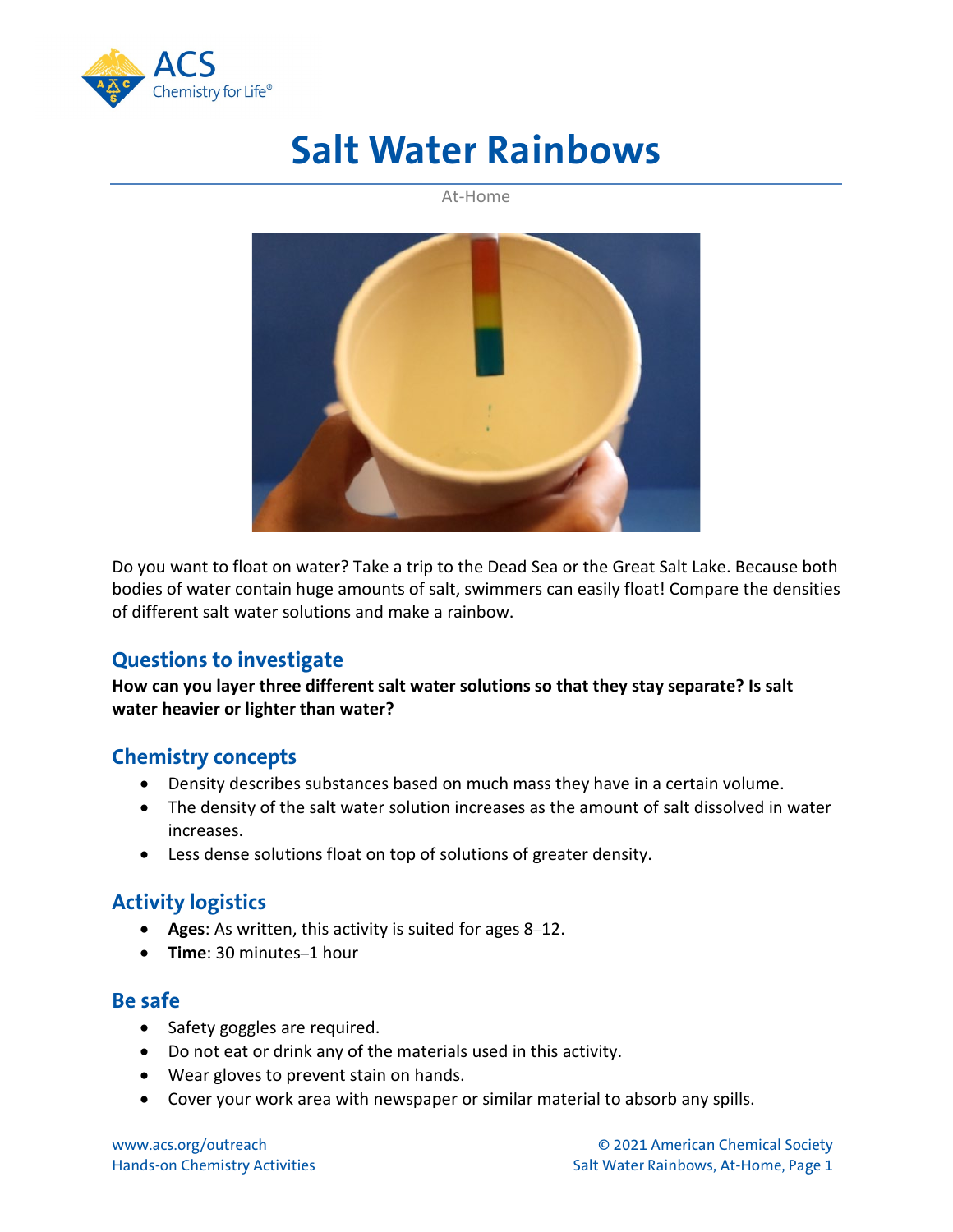

- Work with an adult.
- Read and follow all directions for the activity.
- Read all warning labels.
- Wear Personal Protective Equipment (PPE), such as goggles, safety glasses, or gloves.
- Tie back long hair, roll up sleeves, and secure loose clothing.
- Be sure to clean up and dispose of materials properly when you are finished with an activity.
- Wash your hands well before and after the activity

**Disposal**: Dispose of all solid waste in the trash. The liquids can be disposed of down the drain with plenty of water.

# **What you'll need**

- 7 tsp. (about 35 mL) salt
- 1 qt. (about 1 liter) water
- 1 set of assorted food colorings
- Clear drinking straw
- 1 small test tube or narrow jar
- 4 8-ounce (about 235 mL) plastic cups
- 3 stir sticks or spoons
- Measuring spoons



#### **Procedure**

- 1. Label each of the cups **0**, **1**, and **2**.
- 2. Fill each cup about half-full of water.
- 3. Add 5 drops of food coloring to each of the labeled cups as indicated in the chart.

| <b>Cup Number</b> | <b>Food coloring</b> | <b>Amount of salt</b> |
|-------------------|----------------------|-----------------------|
|                   | red                  | No salt               |
|                   | yellow/green         | 1 tsp.                |
|                   | blue                 | 3 tsp.                |

- 4. Add level teaspoons of salt to each of the labeled cups as indicated in the chart. Stir until the salt in each cup dissolves.
- 5. Dip the straw about 2 cm into the red salt water solution in cup 0. Place your finger firmly over the top of the straw. Be careful not to break the seal or else you will spill the water! It may help to hold the straw over a cup so you do not spill.
- 6. Dip the straw about 4 cm into the yellow or green salt water solution in cup 1. Remove your finger and replace it over the top of the straw.
- 7. Dip the straw about 6 cm into the blue salt water solution in cup 2.
- 8. Record your observations below.